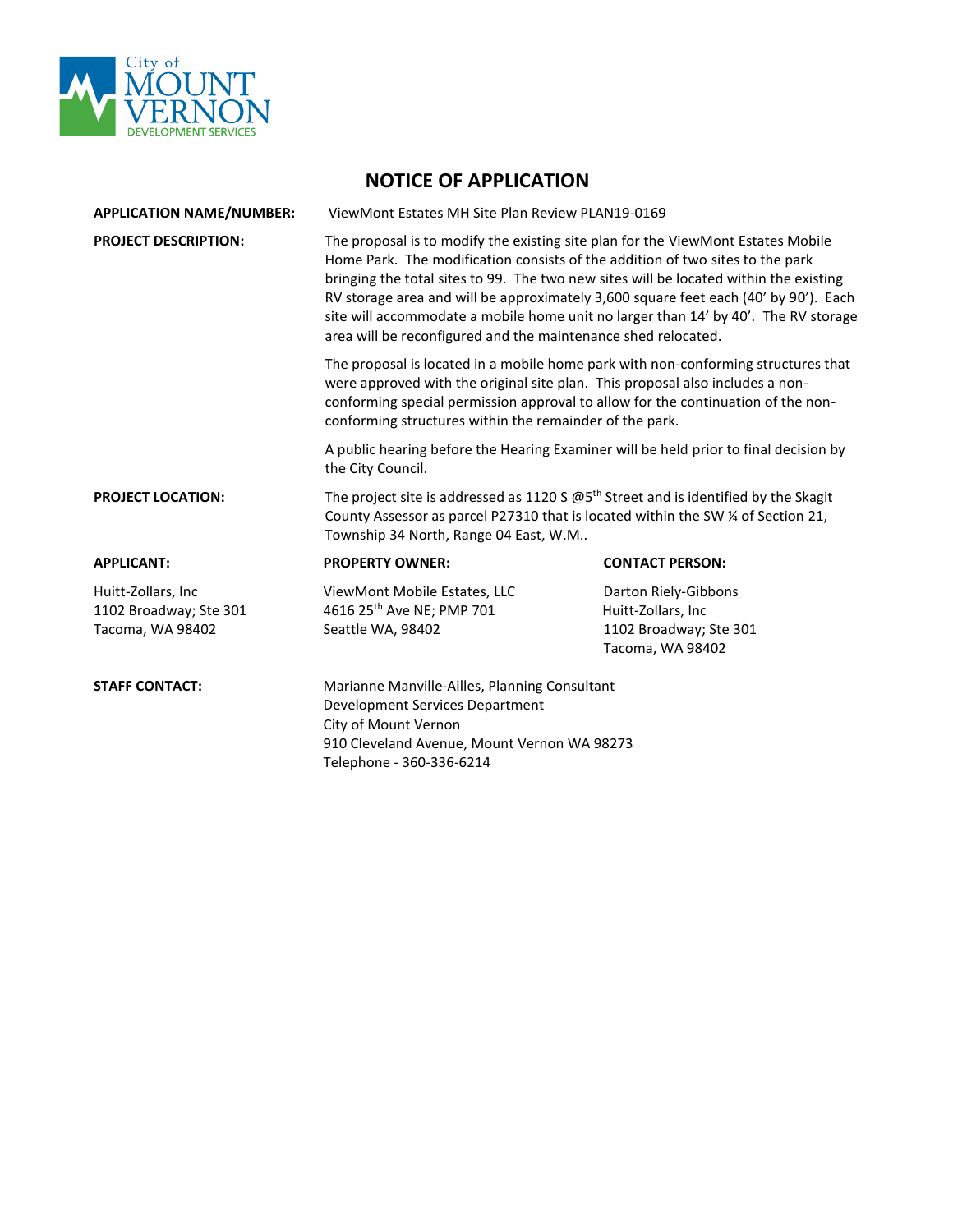

## **VICINITY MAP**

## **ADDITIONAL PERMIT DETAILS:**

**APPLICATION SUBMITTED TO THE CITY ON:** August 28, 2019 **APPLICATION** 

**DEEMED TECHNICALLY COMPLETE ON:** September 12, 2019

**PERMITS REQUESTED:** Site Plan review Mobile Home Park (Type IV); Non-Conforming Special Permission

**OTHER PERMITS THAT MAY BE REQUIRED:** Building Permits

The proposal is exempt from Environmental Review

**EXISTING ENVIRONMENTAL DOCUMENTS THAT EVALUATE THE PROPOSED PROJECT:**

**PUBLIC COMMENT PERIOD:** Comments on the Notice of Application must be submitted, in writing, no later than **November 26, 2019.** Comments should be as specific as possible and include; your full name, your mailing address, and the name of the proposal you are commenting on. Comments are required to be mailed or delivered to the Development Services Department at the address listed above. Public comments are not accepted by the department through email. Comments not meeting the requirements of this section are considered as not being received by the city.